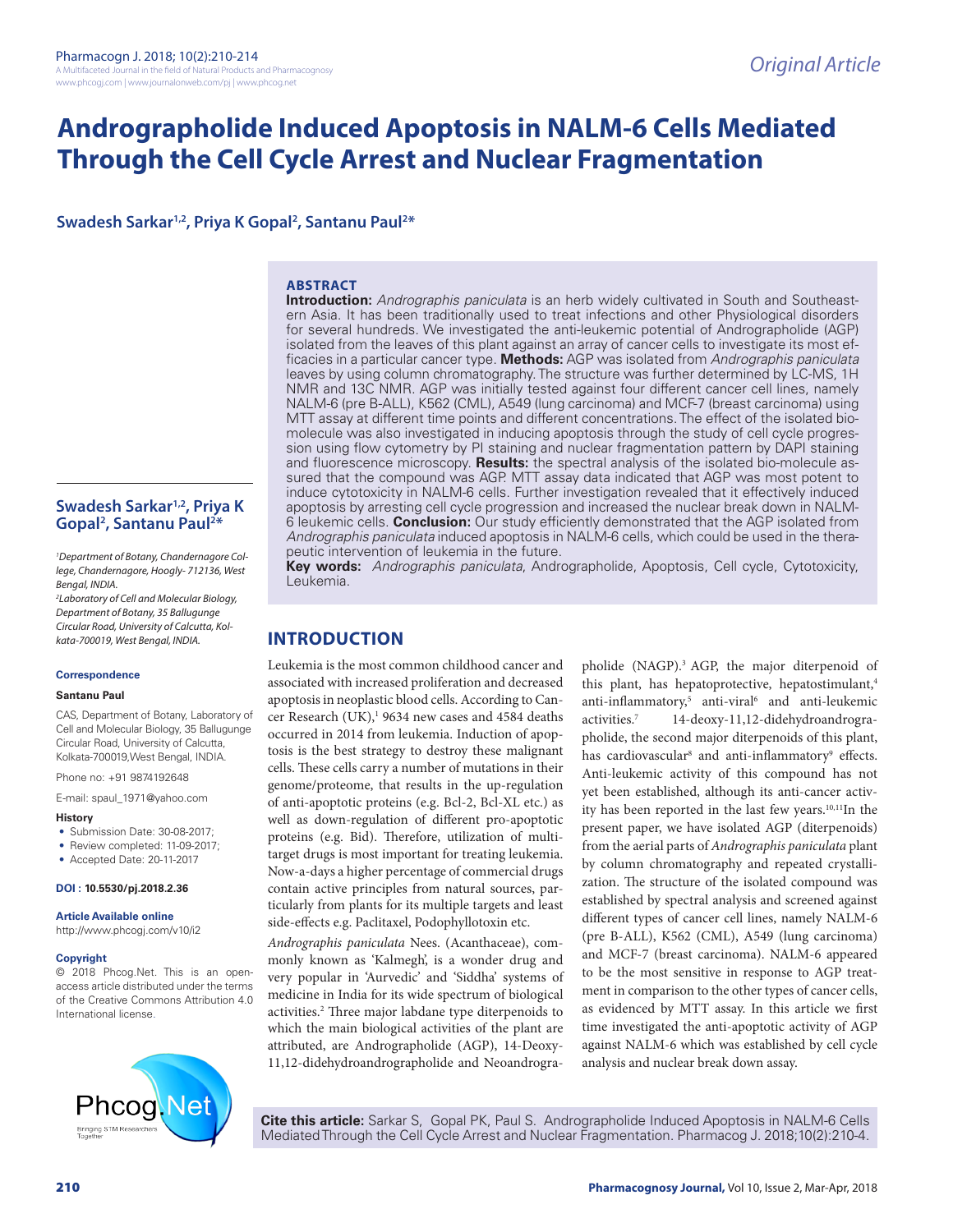## **METHODS**

## Collection of plant materials

The leaves of the plants were collected from the Garmirjapur village of West Bengal during the September- October of 2014 and identified by Prof. N. D. Paria, Department of Botany, University of Calcutta. Plant materials were air dried in the shade at a  $35^{\circ}$ C-40 $^{\circ}$ C temperature for several days, so that no residual water remains in the sample. Dried samples were grounded into fine powder (1kg) and stored in vacuum desiccator until use.

## Chemicals

RPMI 1640 and fetal bovine serum (FBS) were purchased from GIBCO/ Invitrogen. Penicillin, streptomycin, DAPI, Propidium iodide and thiazolyl blue tetrazolium bromide (MTT) were purchased from SIGMA. Silica gel (100-200) and all the solvents, e.g. methanol, chloroform, petroleum ether used for column chromatography were purchased from Merck, India.

## Extraction and isolation of the compound

1Kg of powdered plant material of *Andrographis paniculata* was extracted with 95% methanol by a hot-extraction method using soxlet apparatus. The methanolic extract was evaporated using a rotary evaporator (BUCHI, Switzerland). Dried extract was defatted with petroleum ether. Defatted extract was subjected to silica gel (100-200 mesh) column chromatography (CC) and eluted with petroleum ether-chloroform mixtures (1:1 and 1:4) and chloroform-methanol mixture with gradually increasing polarity. 12 fractions were collected namely A-L. Fraction E, F and G were mixed up and subjected to CC using chloroform: methanol (98:2, 97:3) solvent system to yield AGP through repeated crystallization (approximately 1g) Figure 1. Pure crystals were colourless, solid, cube shaped and identified as AGP.

## Cell culture

Human cancer cell lines NALM-6, K562, A549, MCF-7 were maintained in RPMI 1640 media supplemented with 10% heat-inactivated fetal bovine serum (FBS), 100U/ml penicillin and 100μg/ml streptomycin at 37°C in a humidified atmosphere of 5%  $\mathrm{CO}_2$ .

#### MTT assay

Cells were seeded at a density 1x10<sup>5</sup> cells/well in 96-well microtitre plate and treated with AGP at different concentrations for 24h and 48h time points. After treatment, 20μl of 5mg/ml MTT solution was added to each well and incubated for 4h at 37°C. After incubation, the medium was aspirated and formazan crystals produced in cells were solubilized in dimethylsulfoxide (DMSO). Absorbance was measured at 570 nm using a microplate reader (iMark, Bio-Rad, Japan). Results were expressed as a percentage of cell viability in comparison to control.

#### Cell Cycle analysis

NALM-6 cells in the exponential phase of growth were treated with AGP for 48h time points, then washed, harvested, fixed by 70% ethanol and incubated for 30 min in PBS containing 100µg/ml RNase and 50µg/ml propidium iodide (PI). For each sample, 10<sup>4</sup> cells were analyzed on a flow cytometer (FACS Verse, Becton Dickinson, San Jose, CA, USA). Results were expressed as the percentage of cells in each phase of the cell cycle.

#### Nuclear staining with DAPI

Cells were seeded at a density  $1x10<sup>5</sup>$  cells/well in 96-well microtitre plate and treated with AGP at different concentrations for 24h and 48h. After treatment, cells were collected, washed with phosphate buffered saline (PBS) and permeabilized with methanol. DAPI (1μg/mL in PBS) was

added and incubated for 15 min at room temperature. The stained cells were observed under a fluorescence microscope (Premium FL, Dewinter, Germany).

## **RESULTS**

#### Spectroscopic data of the isolated compound

## *Andrographolide (C20H30O5 )*

<sup>1</sup>H NMR (C<sub>5</sub>D<sub>5</sub>N, 300MHz): δ 7.18 (1H, td, *J* = 1.5, 7.0 Hz), 5.37 (1H, m), 4.88 (1H, d, *J* = 1.0 Hz), 4.85 (1H, d, *J* = 1.0 Hz), 4.60 (1H, dd, *J* = 6.0, 10.0 Hz), 4.50 (1H, dd, *J* = 2.5, 10.5 Hz), 4.43 (1H, d, *J* = 10.5 Hz), 3.64- 3.60 (2H, m), 2.73 (t, *J* = 7.0 Hz), 1.90 (1H, m), 1.51 (3H, s), 0.70 (3H, s);<br><sup>13</sup>C NMR (C<sub>5</sub>D<sub>5</sub>N, 75 MHz) δ 170.7, 147.9, 147.0, 130.2, 108.8, 79.8, 75.4, 66.0, 64.1, 56.3, 55.3, 43.2, 39.1, 38.1, 37.3, 29.0, 25.0, 24.3, 23.7, 15.2. MS (ESI) 373.23 [M+Na] + Figure 2.

#### Differential cytotoxic activity of Andrographolide

We investigated the anti-proliferative effects of AGP against different cancer cell lines. Each cell line was treated with and without AGP for 24h and 48h, followed by MTT assay. AGP exhibited cytotoxic activity against all the cell lines tested, but NALM-6 was most sensitive. The  $IC_{50}$ values of AGP at 48h of incubation to NALM-6, K562, A549 and MCF-7 cells were 17 μM, 25 μM, 22 μM and 21 μM respectively. We found that cell viability after AGP treatment was decreased in a concentration and time dependent manner at both time points. We also tested the cytotoxic action of AGP against normal PBMC and found that AGP did not show any significant cytotoxic action against PBMC Figure 3. We further performed the nuclear fragmentation assay and cell cycle analysis with the most sensitive cell line NALM-6.

#### Cell cycle analysis after AGP treatment

To investigate the underlying mechanism of anti-leukemic activity of AGP, we performed cell cycle analysis after AGP treatment (control and  $IC_{50}$  value) by using flow cytometry after staining with Propidium Iodide. AGP mediated apoptosis was evidenced by the elevated number of sub G0/G1 cell population in comparison to the control set Figure 4, Table 1.

#### Nuclear fragmentation analysis

Occurrence of nuclear fragmentation, is one of the hallmark evidence of apoptosis. We performed DAPI nuclear staining after AGP treatment to NALM-6 cells to look at the nuclear fragmentation pattern. Results of DAPI staining indicated that exposure to AGP at  $IC_{50}$  values increased the number of fragmented nuclei and apoptotic body formation in the treated cells in comparison to the control set Figure 5.

## **DISCUSSION**

In the present study, we isolated AGP from Indian medicinal plant *Andrographis paniculata* in a new protocol*.* At first we prepared the methanolic extract of the leaves, as it is reported to possess the most promising anti-cancer properties.12 This methanolic extract was run through the column chromatography using a combination of solvent system and isolated pure compound by repeated crystallization. The structure of the isolated compound was determined by spectral analysis.

Although extensive works have been performed to establish anti-cancer activity of AGP and its mechanism of action in several cancer types,<sup>13,14,15</sup> anti-leukemic action of this diterpenoid has not yet been explored thoroughly. Therefore, we investigated the anti-leukemic activity of the isolated compound by studying its cytotoxic efficacy towards two leukemic cell lines viz. NALM-6, K562 along with A549 (lung carcinoma) and MCF-7 (breast carcinoma) as a positive control as it is sensitive towards the AGP.15 The result of the MTT assay showed a differential cytotoxic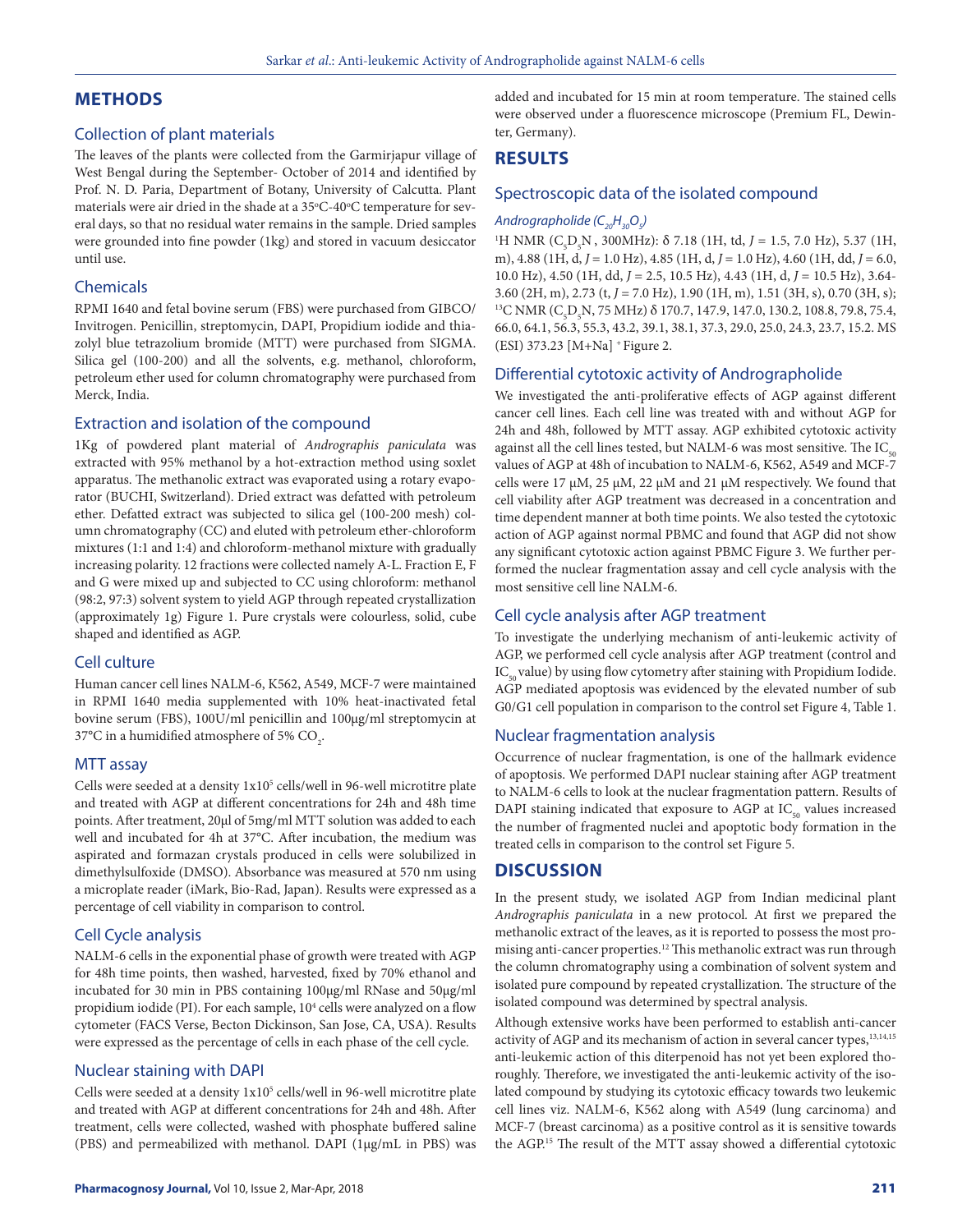Sarkar *et al*.: Anti-leukemic Activity of Andrographolide against NALM-6 cells



**Figure 1:** Schematic representation of isolation of AGP from the methanolic extract of *Andrographis paniculata* leaves through column chromatography.



**Figure 2:** Chemical Structures of the isolated diterpenoid Andrographolide (AGP).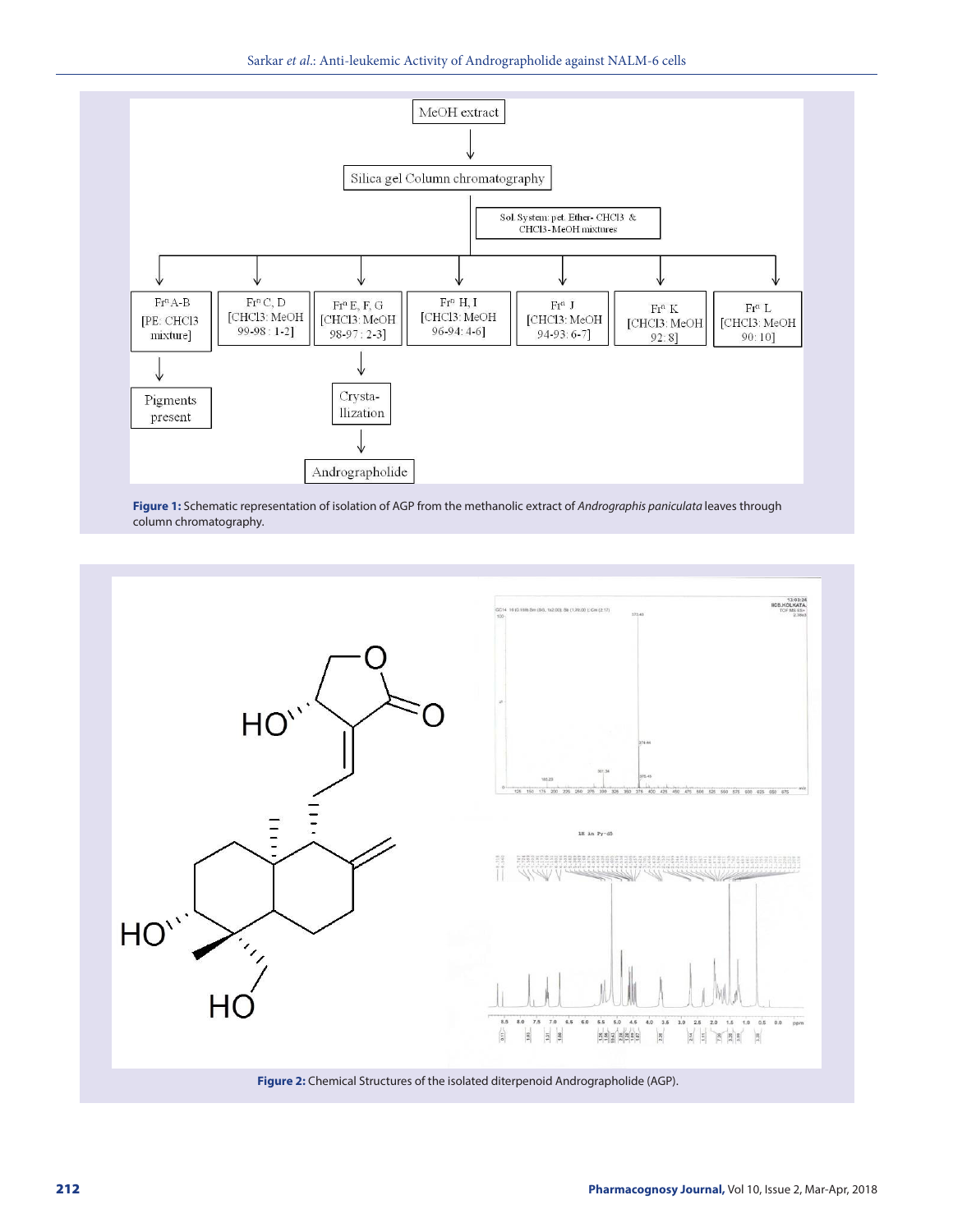Sarkar *et al*.: Anti-leukemic Activity of Andrographolide against NALM-6 cells



**Figure 3:** Assessment of anti-proliferative activities of the AGP against NALM-6, K562, A549, MCF-7 and PBM cells at 24 h and 48 h time points. Each line graph represents Mean ± SD of three independent experiments.



Figure 4: Cell cycle analysis of NALM-6 cells after AGP treatment. NALM-6 cells were treated with and without AGP (IC<sub>50</sub>) for 48h and stained with Propidium Iodide and analyzed by using a flow cytometer.



**Figure 5:** Detection of nuclear fragmentation in NALM-6 cells after AGP treatment. NALM-6 cells were treated with and without AGP (IC $_{50}$ ) for 48h, stained with DAPI and visualized under fluorescence microscope.

activity of AGP towards four cancer cell lines and NALM-6 was found most sensitive. Therefore, we further explored the mechanistic detail of anti-cancer activity of AGP against most sensitive NALM-6 cells. Apart from the anti-cancer activity, AGP interestingly exhibited nominal cytotoxicity towards the normal PBMC, which helped us to conclude that AGP has a potential to target the cancer cells leaving the normal healthy cells apart. Cell cycle arrest is one of the most promising evidence of apoptosis. Previous study entails that AGP effectively arrest cell cycle

#### **Table 1: Cell cycle analysis of NALM-6 cells after AGP treatment**

| NALM6 + AGP |                  |                                |                  |                 |
|-------------|------------------|--------------------------------|------------------|-----------------|
| <b>SET</b>  | <b>Apoptosis</b> | G <sub>0</sub> /G <sub>1</sub> |                  | G2/M            |
| Control     | $3.84 + 2.6$     | $55.19 + 3.16$                 | $16.03 \pm 1.84$ | $13.01 + 2.34$  |
| $10 \mu M$  | $8.11 \pm 1.8$   | $53.35 + 3.83$                 | $12.85 + 2.58$   | $12.10 + 1.57$  |
| $30 \mu M$  | $54.75 \pm 1.11$ | 18.46+4.92                     | $9.51 + 2.56$    | $5.67 \pm 3.67$ |

progression at G0/G1<sup>16</sup> as well as G2/M<sup>17</sup> phase of the cell cycle. We performed cell cycle analysis of the AGP treated and untreated NALM-6 ells. Our result correlates with the Banerjee and her co-workers data and any G2-M arrest was not found. We further studied the nuclear fragmentation analysis because it is another hallmark event in apoptosis. We treated NALM-6 cells with AGP and after 48h of incubation period, we visualized nuclei under a fluorescence microscope after staining with DAPI stain. We found an appreciable amount of cells with fragmented nuclei in comparison to the control untreated cells.

## **CONCLUSION**

In conclusion, we can say that AGP, a diterpenoid isolated from *Andrographis paniculata,* effectively inhibited NALM-6 pre-B-ALL leukemic cells along with other cancer cells and thereby holds a great promise in